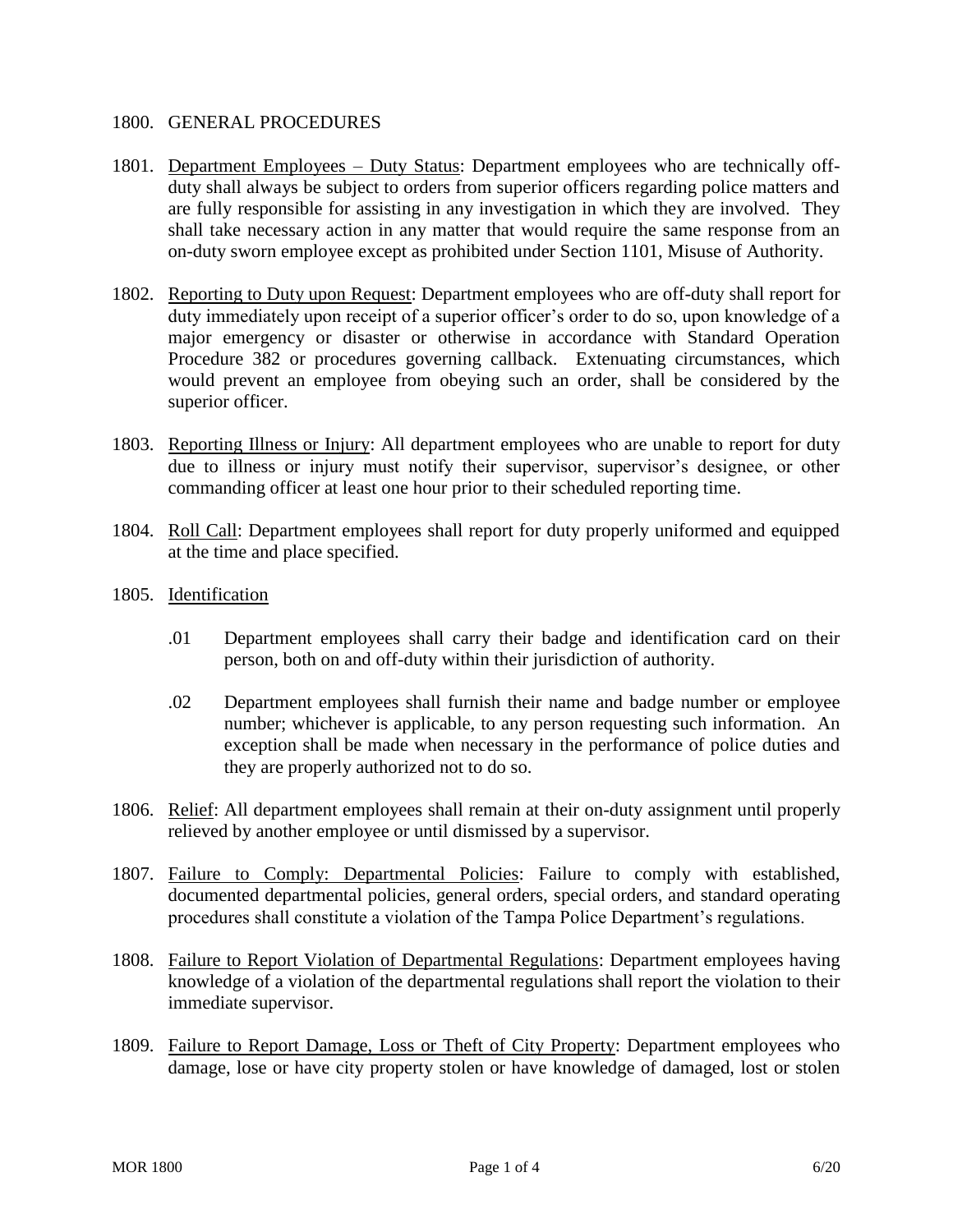city property shall immediately report the circumstances in writing to their immediate supervisor.

- 1810. Police Investigation (Self-Assigned): Sworn department employees shall not undertake any investigations or other police action not part of the sworn employee's regular police duties without obtaining permission from a superior officer, unless the situation requires immediate police action. The sworn employee shall file a written report with the superior officer immediately thereafter.
- 1811. Accepting Payment for Personal Injury or Property Damage: Department employees shall not accept or agree to accept anything as payment for personal injury or property damage incurred in the line-of-duty without first notifying the chief of police.
- 1812. Safety and Attention to Duty: Department employees shall perform their duties and responsibilities in a careful and prudent manner. They shall comply with all laws of the state, county, and city as well as all departmental directives. Employees shall at all times set a proper example for other persons.
- 1813. Cooperation with Departmental Investigations: Department employees shall cooperate with all departmental investigations as set forth in departmental policies and procedures and in accordance with law. They shall truthfully answer questions regarding any matter, and shall never knowingly provide false, inaccurate, or misleading information, or withhold information related to investigations.
- 1814. Restriction on Revealing Information: Department employees shall keep the official business of the department confidential. They shall not divulge the following information unless required by law:
	- .01 Any orders they have received unless required by the nature of the orders.
	- .02 Any information relative to an arrest or investigation except as approved by departmental policy.
- 1815. Destruction of Official Documents: Department employees shall not destroy or permanently remove from its file, or any other location, any department record or police report, except pursuant to state statute.
- 1816. Assuming Command at a Crime Scene: In the event that several ranking department employees respond to the scene of any police incident, the ranking department employee shall assume command and direction of police personnel. When two or more superior officers of equal rank are present at the scene of the police incident, the superior representing the unit responsible for continuing the investigation shall assume control and ensure that appropriate action is initiated.
- 1817. Conflicting Orders: A department employee who is given a proper order that conflicts with a previous order, regulation, directive, or standard operating procedure shall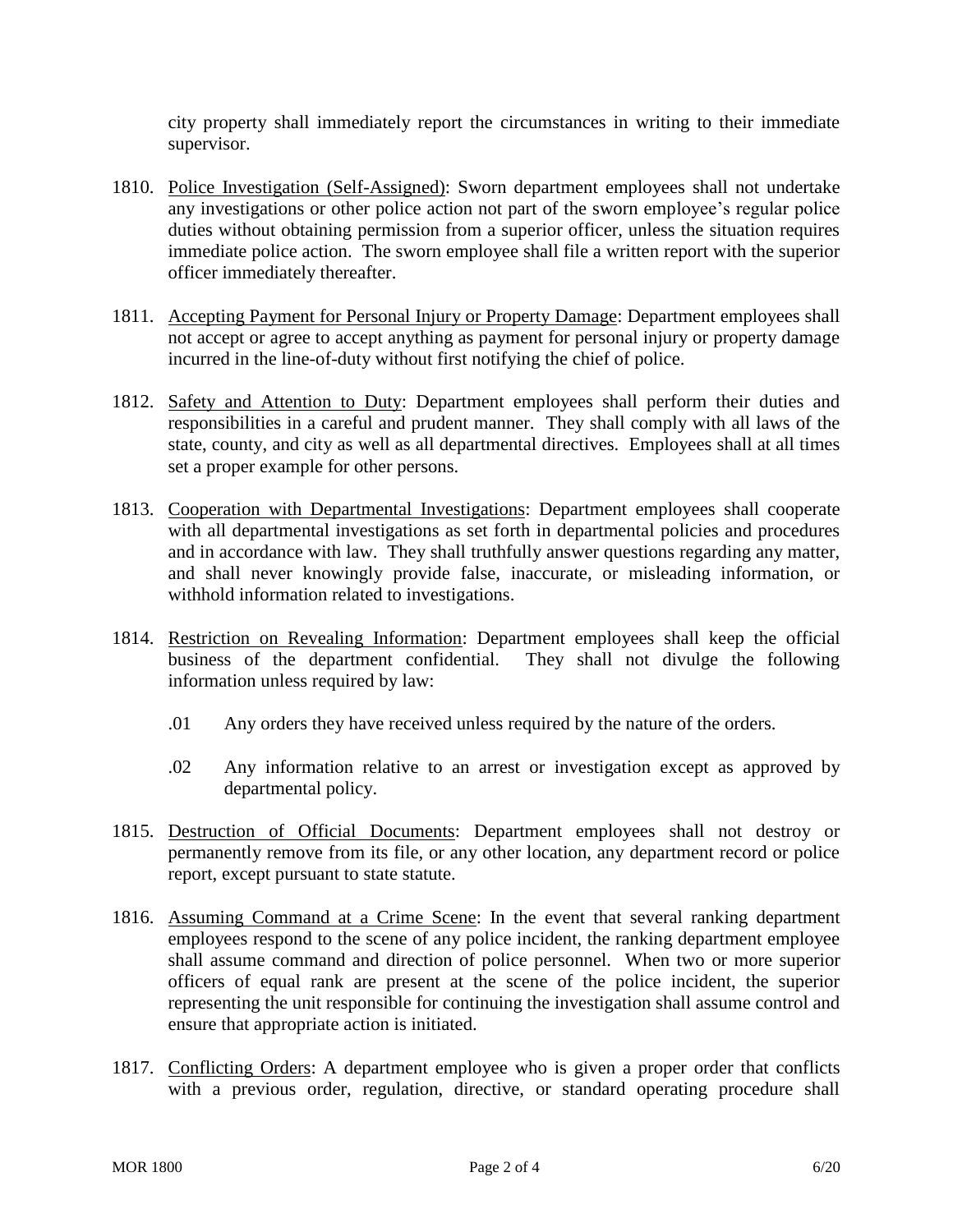respectfully so advise the supervisor who issued the conflicting order. Under the circumstances, the responsibility shall be upon the supervisor; the individual obeying the conflicting order shall not be held responsible for disobedience of the previously issued order. When an order is given that conflicts with a standard operating procedure, the individual shall comply with the order unless it is a violation of law or reasonably believed to be a threat to safety. The department employee shall thereafter submit a report containing the facts and circumstances to the commanding officer through the chain of command.

- 1818. Failure to Secure Departmental Vehicles: Department employees shall be required to properly secure their assigned vehicles while left unattended when time and the situation permits.
- 1819. Meals: Department employees shall be permitted to suspend patrol or other assigned activity, subject to immediate call pursuant to the existing labor contract, for the purpose of having meals during the tour of duty, but only for such reasonable time that is required to consume the meal.
	- .01 Employees who stop to eat shall so advise the Communications Bureau of their location and their status as being out of service subject to call. This shall be accomplished by radio communication only, through the dispatcher of their assigned frequency.
	- .02 Employees with portable radios shall proceed in accordance with .01 above, except that they may choose to advise the dispatcher that they will be in radio contact.
	- .03 No more than two units with a combined total of four employees shall be out of service, subject to call at the same location at the same time.
	- .04 Department employees shall not stop to eat during peak times for calls or when there are insufficient units available to handle calls.
	- .05 Sworn employees shall utilize those eating establishments as are located within their assigned area unless otherwise approved by their supervisor.
- 1820. Assisting Prisoners in Obtaining Attorneys and Bondsmen: Department employees shall not assist in obtaining attorneys or bondsmen for prisoners unless the prisoner requests that a designated attorney or bondsman be notified. Such a request shall be handled in accordance with court rulings and department policy.
- 1821. Subpoenas: A department employee who is legally subpoenaed shall be responsible for:
	- .01 Punctual attendance in court or any such other location directed by the subpoena.
	- .02 Proper preparation and presentation of relevant information.